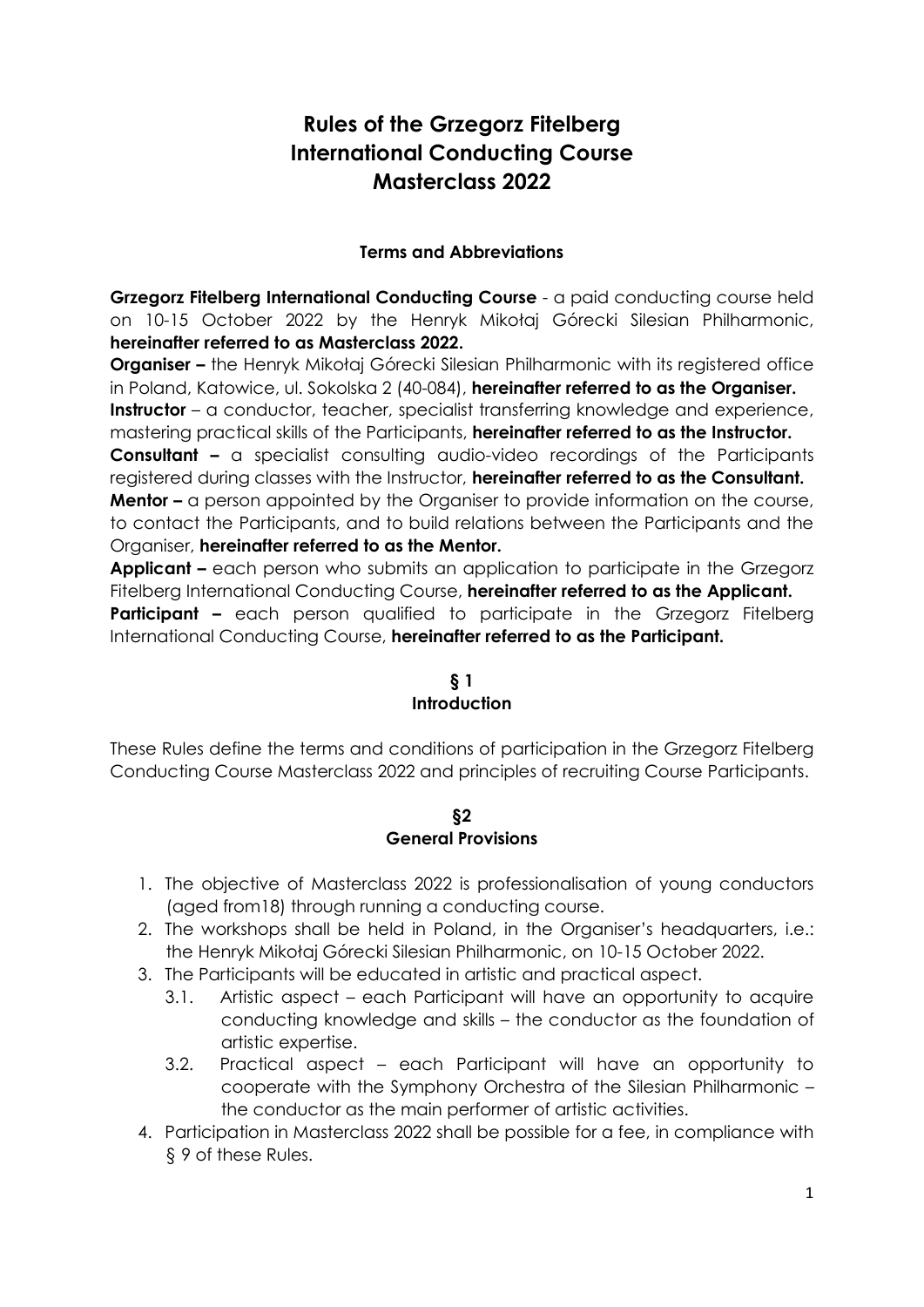#### **§ 3 Active Participation**

- 1. The active participation in Masterclass 2022 is limited to 12 available places.
- 2. Within the scheme of the active participation, each of the 12 qualified Participants shall have:
	- 2.1. Accommodation for 6 nights (with breakfasts) in the vicinity of the Silesian Philharmonic,
	- 2.2. 4 days of practical workshops with the Instructor and the Symphony Orchestra of the Silesian Philharmonic,
	- 2.3. 4 days of audio-video recordings (registration of the conducting work performed by the Participant),
	- 2.4. 3 days of conducting consultations (analysis of the material recorded during the workshop session),
	- 2.5. 4 days of Meetings with the Master's work (meetings with the Instructor during their everyday artistic work),
	- 2.6. Cooperation with the Symphony Orchestra of the Silesian Philharmonic, i.e.: work with the orchestra during 4 workshop sessions with the Instructor,
	- 2.7. An opportunity to conduct a part of a dress rehearsal to the concert on 15 October 2022,
	- 2.8. An opportunity to perform in front of an audience and to conduct the Symphony Orchestra of the Silesian Philharmonic during a part of the concert on 15 October 2022,
	- 2.9. A course completion certificate.
- 3. The work performed during the Masterclass 2022 comprises four items.
	- 3.1. The work with the Instructor (item one).
		- The first stage covers workshop sessions, during which Participants will work with the Symphony Orchestra of the Silesian Philharmonic. Each conducting activation run by the Instructor will comprise working on an actual performance material directly with the Participant. Passive participants will be simultaneously studying the art of conducting through observation. The order of conducting activation of the Participants will be alphabetic (from A to Z), and its minimum duration shall be 20 minutes each day from 10 to 13 October 2022, for each active Participant.
	- 3.2. The work with the Consultant (item two).
		- The classes shall cover an analysis of the material recorded during the workshop session. The classes will be held for the entire group, and the Consultant will point to areas for development to each active Participant. The recorded material shall be also made available to active Participants of the masterclass in a form recorded exclusively for their archival use (in compliance with § 5 of these Rules). The Instructor and the Consultant are not the same person (they are two different persons).
	- 3.3. A Meeting with the Master's Work (item three).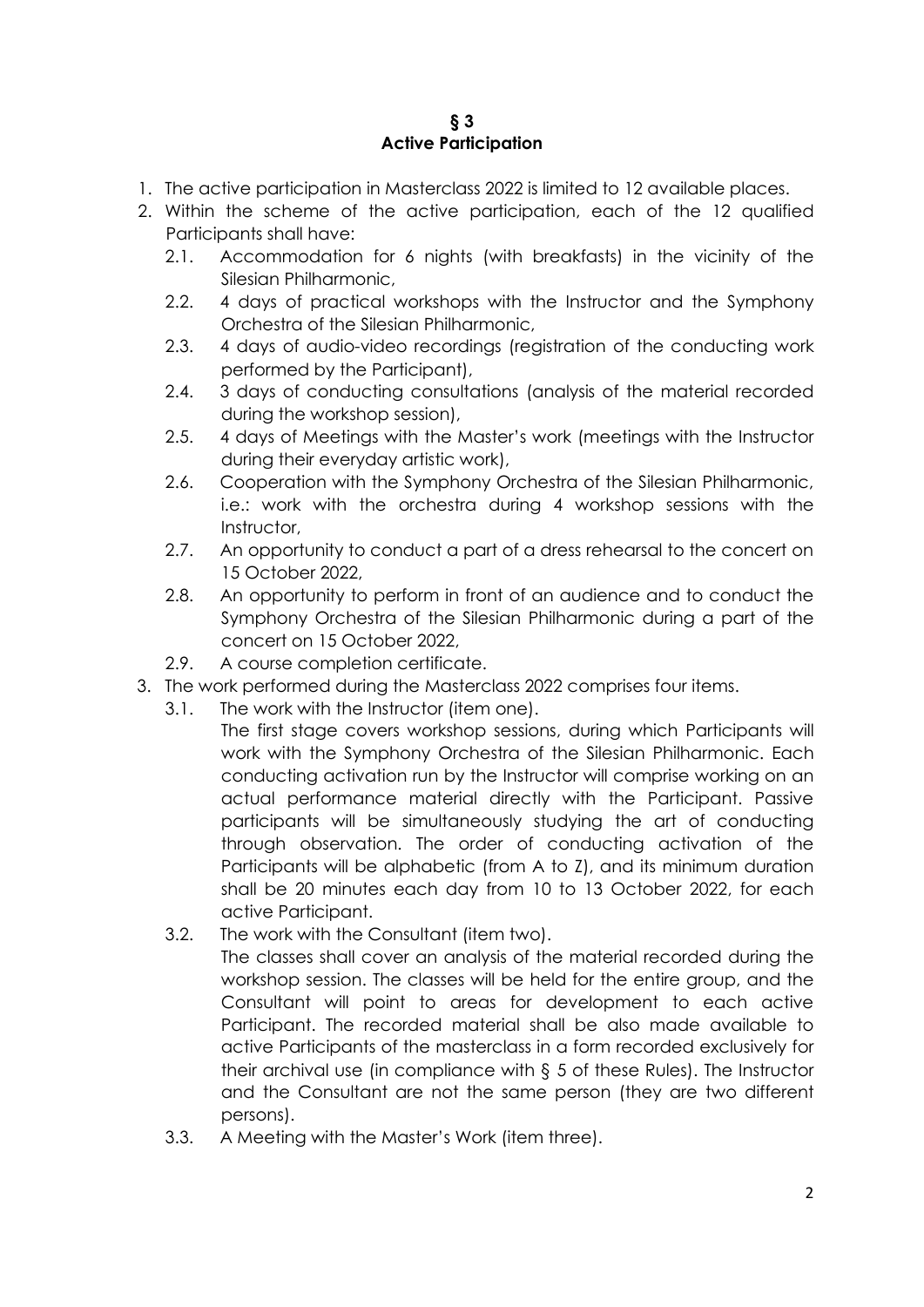The programme of Masterclass 2022 offers an opportunity to have a real meeting with the Instructor in their everyday artistic work in the item titled "A Meeting with the Master's Work". Each of the Participants will be given an opportunity to participate in a concert and rehearsals held under the baton of the Instructor.

- 3.4. Masterclass Finale (item four). Performance with the symphony orchestra in front of the audience, presenting the performance material which was the topic of the workshop classes Masterclass 2022 (dress rehearsal + concert).
- 4. Furthermore, in the presence of relevant practical reasons, the Instructor reserves **the right to automatically qualify** one Masterclass 2022 Participant they choose **to the 11th Grzegorz Fitelberg International Competition for Conductors 2023**. The Instructor's decision will not be justified, will be final, and shall not be subject to appeal.

# **§ 4 Passive Participation**

- 1. The passive participation in Masterclass 2022 is limited to 8 available places.
- 2. Within the scheme of the passive participation, each of the 8 qualified Participants shall have:
	- 2.1. The right of passive observation of cooperation between the Instructor and the active Participants on conducting the Symphony Orchestra of the Silesian Philharmonic during:
		- a. 4 workshop sessions with the Instructor,
		- b. 4 days of the Meetings with the Master's Work (meetings with the Instructor, in their everyday artistic work),
		- c. The dress rehearsal to the concert on 15 October 2022,
		- d. The concert on 15 October 2022.
	- 2.2. A course completion certificate.
- **3. Passive Participants shall be obliged to organise and finance accommodation on their own.**

# **§ 5 Copyright and Related Rights**

- 1. The Participant transfers the copyright and related rights to the audio-video recordings and photo shoots with the Participant, prepared within the scheme of Masterclass 2022 from 10 October 2022 to 15 October 2022, to the unlimited in time, in Poland and abroad, use and distribution, in whole or in parts, with no limitations as to quantities (numbers), including granting sublicenses in the scope of the following fields of exploitation:
	- 1.1. Saving the artistic performance in computer memory and multimedia networks, including storage and further processing into any formats,
	- 1.2. Public display, playing, staging, performing, as well as using in any other way the artistic performance or parts thereof (or any of its elements) in any form of exploitation, in visual works, audio-visual works, or multimedia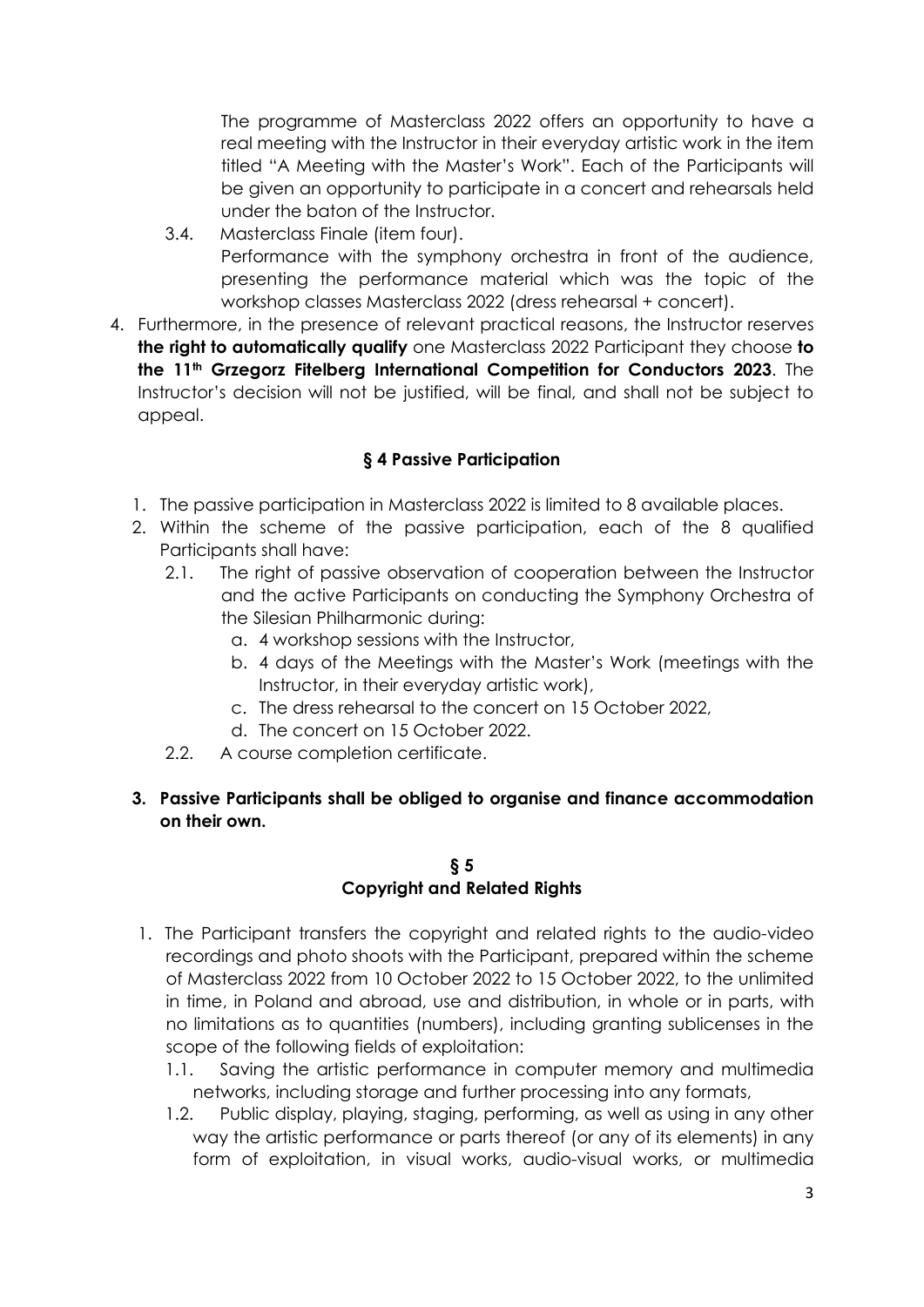works, for the purposes of all sorts of advertising, advertising shows, competition shows, festival shows, as well as reviews and other similar events, on the Internet, in multimedia presentations, on television, or by means of any other means of public communication.

1.3. The Organiser commits to provide the Participant with recordings – in the form of a DVD/DVDs – featuring the Participant as the main character (the audio-video materials referred to in section 1).

2. The Organiser grants the right for the Participant to dispose of the recordings referred to in section 1 exclusively for personal use (archival purposes) with no right to display them in public, but with the right to present the recordings in:

- 2.1. Recruitment procedures of artistic competitions, masterclasses (e.g.: in conducting);
- 2.2. Employment recruitment procedures (e.g.: for the purposes of portfolio presentation).
- 3. The Organiser does not grant the right to transfer copyright and related rights to the artistic material referred to in section 1 onto any third parties.

**§ 6 Masterclass 2022 Programme**

- 1. Artistic programme of Masterclass 2022 (including the concert on 15 October 2022)
	- Ludwig van Beethoven Symphony No. 5 in C major op. 67
	- Johannes Brahms Symphony No. 2 in D major op. 73
	- Giuseppe Verdi –*Nabucco*-Overture
	- Giuseppe Verdi Gilda and Rigoletto duet, Act 1, *Rigoletto* "Figlia..Mio padre!"
	- Giuseppe Verdi Gilda and Rigoletto duet, Act 3, *Rigoletto* "Lassu in cielo"
	- Giacomo Puccini Musetta's aria, Act 1, *La Bohème* "Quando m'en vo"
- 2. Masterclass 2022 agenda.
	- 2.1. Conducting workshops with the Instructor and the symphony orchestra 10-13 October 2022, 4:00 p.m. – 9:00 p.m.
		- 4:00 p.m. –5:20 p.m. practical workshop part 1
		- $\bullet$  5:20 p.m.  $-5:50$  p.m.  $-$  break
		- $\bullet$  5:50 p.m.  $-7:10$  p.m.  $-$  practical workshop part 2
		- $\bullet$  7:10 p.m.  $-7:40$  p.m.  $-$  break
		- $\bullet$  7:40 p.m.  $-9:00$  p.m. practical workshop part 3
	- 2.2. Conducting consultations meetings with the Consultant, devoted to the audio-video recordings of the Participants registered during classes with the Instructor - analysis of performance materials from the conducting workshops
		- $\bullet$  11-13 October 2022, 12:00 2:00 p.m.
	- 2.1. A meeting with the Master's Work an opportunity to attend as a spectator – rehearsals to the concert and the symphonic concert under the baton of the Instructor.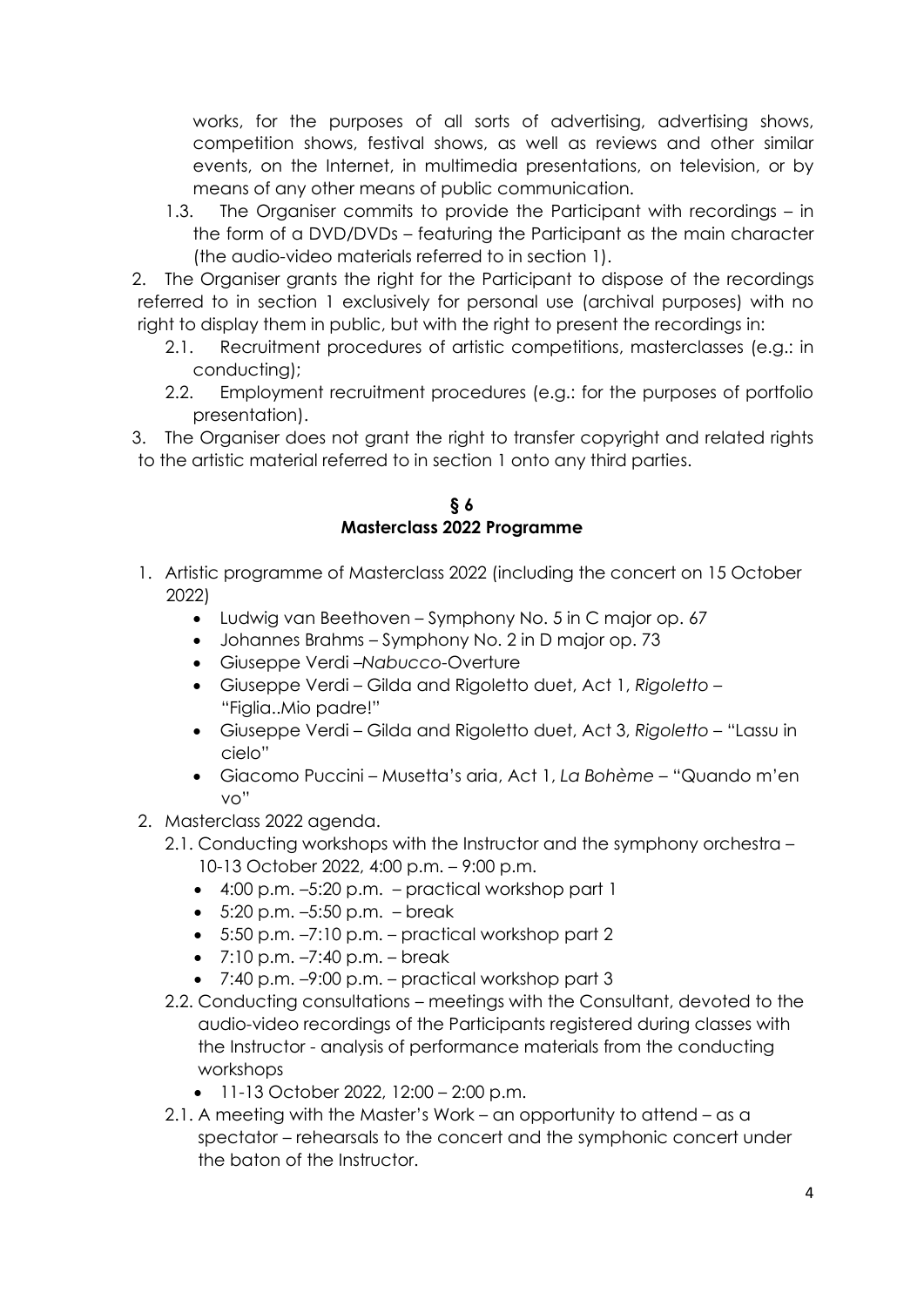- Participation in rehearsals of the symphony orchestra on 11-13 October 2022, 09:30 a.m. – 12:00
- Participation in the symphonic orchestra on 14 October 2022, 07:00 p.m. – 09:00 p.m.
- 2.2. Masterclass 2022 finale– 15 October 2022.
	- 9:30 a.m.–1:00 p.m. dress rehearsal of the concert
	- $\bullet$  1:00 p.m.  $-7:00$  p.m.  $-$  lunch break and free time
	- 7:00 p.m. –9:00 p.m. concert and ceremony of distributing certificates

#### **Table 1 The agenda in a table format**

| <b>DATE</b><br><b>EVENT</b>                                                        | 10.10.<br>2022            | 11.10.<br>2022                           | 12.10.<br>2022                          | 13.10.<br>2022                          | 14.10.<br>2022                          | 15.10.<br>2022                                                                                           |
|------------------------------------------------------------------------------------|---------------------------|------------------------------------------|-----------------------------------------|-----------------------------------------|-----------------------------------------|----------------------------------------------------------------------------------------------------------|
| A Meeting with<br>the Master's<br>Work (with the<br>symphony<br>orchestra)         | $\mathbf{x}$              | $09:30$ a.m. $-$<br>12:00<br>(rehearsal) | $09:30$ a.m.<br>$-12:00$<br>(rehearsal) | $09:30$ a.m.<br>$-12:00$<br>(rehearsal) | !07:00 p.m.-<br>09:00 p.m.<br>(concert) | $\mathbf{x}$                                                                                             |
| Conducting<br>consultations                                                        | $\mathbf x$               | 12:00-02:00<br>p.m.                      | $12:00 -$<br>02:00 p.m.                 | $12:00 -$<br>02:00 p.m.                 | $\mathbf{x}$                            | $\mathbf{x}$                                                                                             |
| Conducting<br>workshops with<br>the Instructor<br>and the<br>symphony<br>orchestra | 04:00 p.m.-<br>09:00 p.m. | 04:00 p.m.-<br>09:00 p.m.                | 04:00 $p.m.$ -<br>09:00 p.m.            | 04:00 p.m.-<br>09:00 p.m.               | $\mathbf{x}$                            | $\mathbf{x}$                                                                                             |
| <b>Masterclass</b><br><b>Finale</b>                                                | $\mathbf{x}$              | $\mathbf{x}$                             | $\mathbf{x}$                            | $\mathbf{x}$                            | $\mathbf{x}$                            | $09:30$ a.m. -<br>01:30 p.m.<br>(rehearsal)<br><b>BREAK</b><br>07:00 p.m. $-$<br>09:00 p.m.<br>(concert) |

#### **§ 7 Recruitment Terms**

- 1. The recruitment process consists of three stages.
- 2. First stage call for applications applications are to be submitted from 23 May 2022 to 18 August 2022 (by 11:59 p.m.). Each Applicant wishing to qualify to Masterclass 2022 is obliged to:
	- a. Demonstrate their experience in conducting symphony orchestras;
	- b. Prove their degree in music or their status of a student of music;
	- c. from**18 years of age** (i.e.: on 18 August 2022 they must be after their 18th birthday);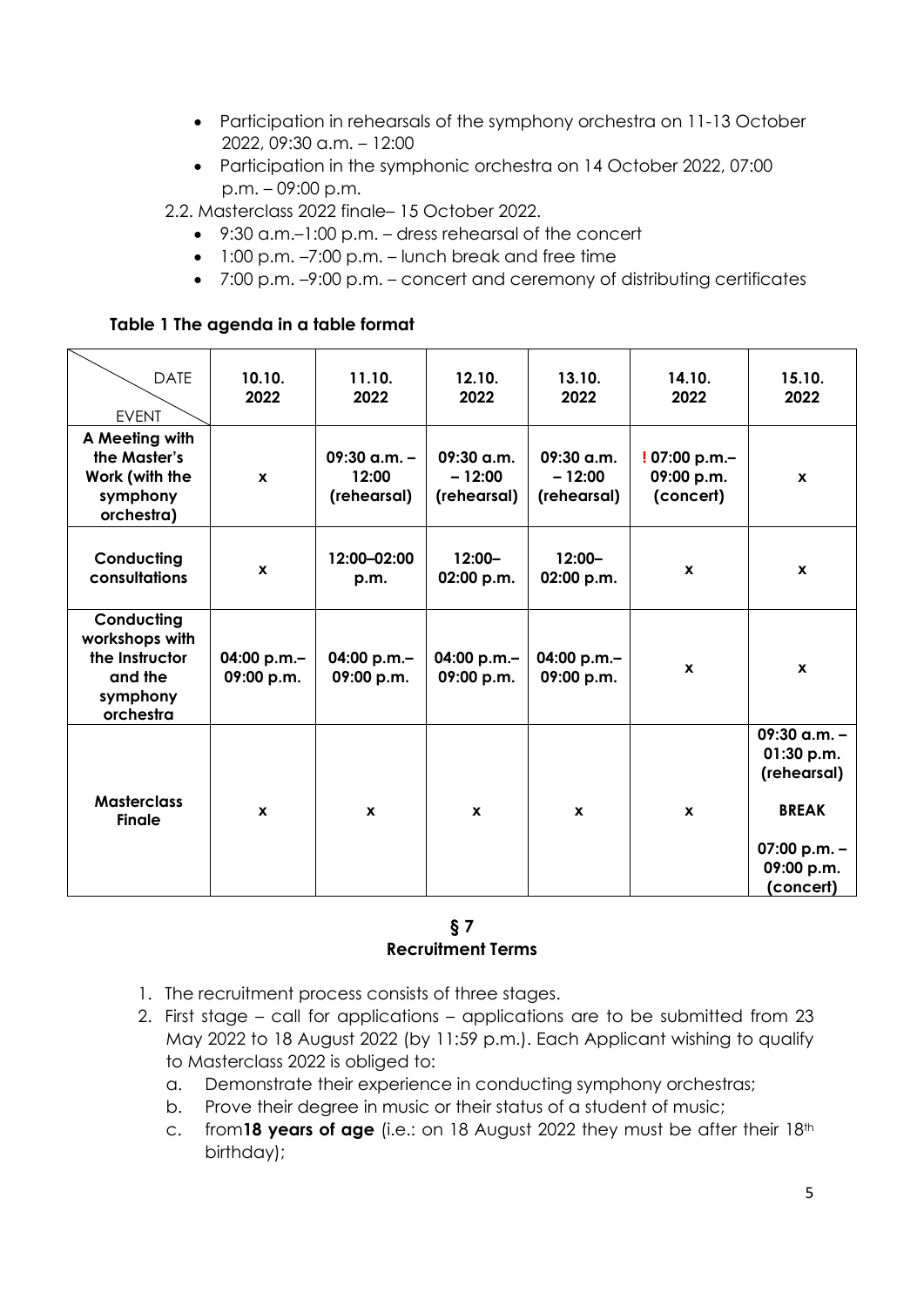- d. Be communicative in English in speech and writing.
- 1.2. In order to qualify to Masterclass 2022, each Applicant is obliged to satisfy the following conditions by 18 August 2022:
	- a. Complete the application form available on <http://fitelbergcompetition.com/>
	- b. Attach the following to the application form:
		- A CV with a short biography,
		- A portrait or equivalent photograph (requirements: 600 dpi, TIF lor jpg),
		- A scan of a document confirming the Applicant's degree or status of a student or music;
		- A link (non-expiring, with no time limitation as to the availability of its contents) allowing to access an audio-video recording featuring the Applicant in the role of a conductor (e.g.: a part of a rehearsal or concert with an orchestra, 3 to 10 minutes, in AVI or MP4 files),
- 2. **Second stage** deliberations of the recruitment team 19-31 August 2022.
	- 2.1. The applications submitted by Applicants will be analysed and evaluated by a recruitment team consisting of the Instructor and the Director of the Henryk Mikołaj Górecki Silesian Philharmonic.
	- 2.2. The submitted applications shall be verified in terms of their formal compliance (satisfying the guidelines defined in section 2) and artistic level. The decision of the recruitment team shall be final and not subject to appeal.
	- 2.3. The final list will consist of the following four categories:
		- a. Active Participants of Masterclass 2022 (max. 12)
		- b. Passive Participants of Masterclass 2022 (max. 8)
		- c. Reserve list active Participants
		- d. Reserve list passive Participants
	- 2.4. In the event of a resignation from the course as provided for in § 10 of these Rules, the next persons from the list will be invited, according to the order featured on the published reserve list referred to in item 3.3.
- 3. **Third stage** announcement of recruitment results 1 September 2022.
	- 3.1. Lists of persons qualified to Masterclass 2022 (as active or passive Participants) and reserve lists shall be published on the Organiser's website on 1 September 2022 (address: <http://fitelbergcompetition.com/> ).

## **§ 8 Post-Recruitment Process**

- 1. Persons qualified to the Grzegorz Fitelberg International Conducting Course as active and passive Participants shall be informed on recruitment results individually via e-mail by the Mentor of Masterclass 2022 by 2 September 2022 at the latest.
- 2. Qualified persons, i.e.: Applicants who will be granted the status of the Participant (active or passive) will be obliged to remit the payments defined in § 9. The payments shall be remitted **not later than by 14 September 2022**. Failure to remit payments within the stipulated time limit shall be equivalent with deleting the Applicant from the list of Participants.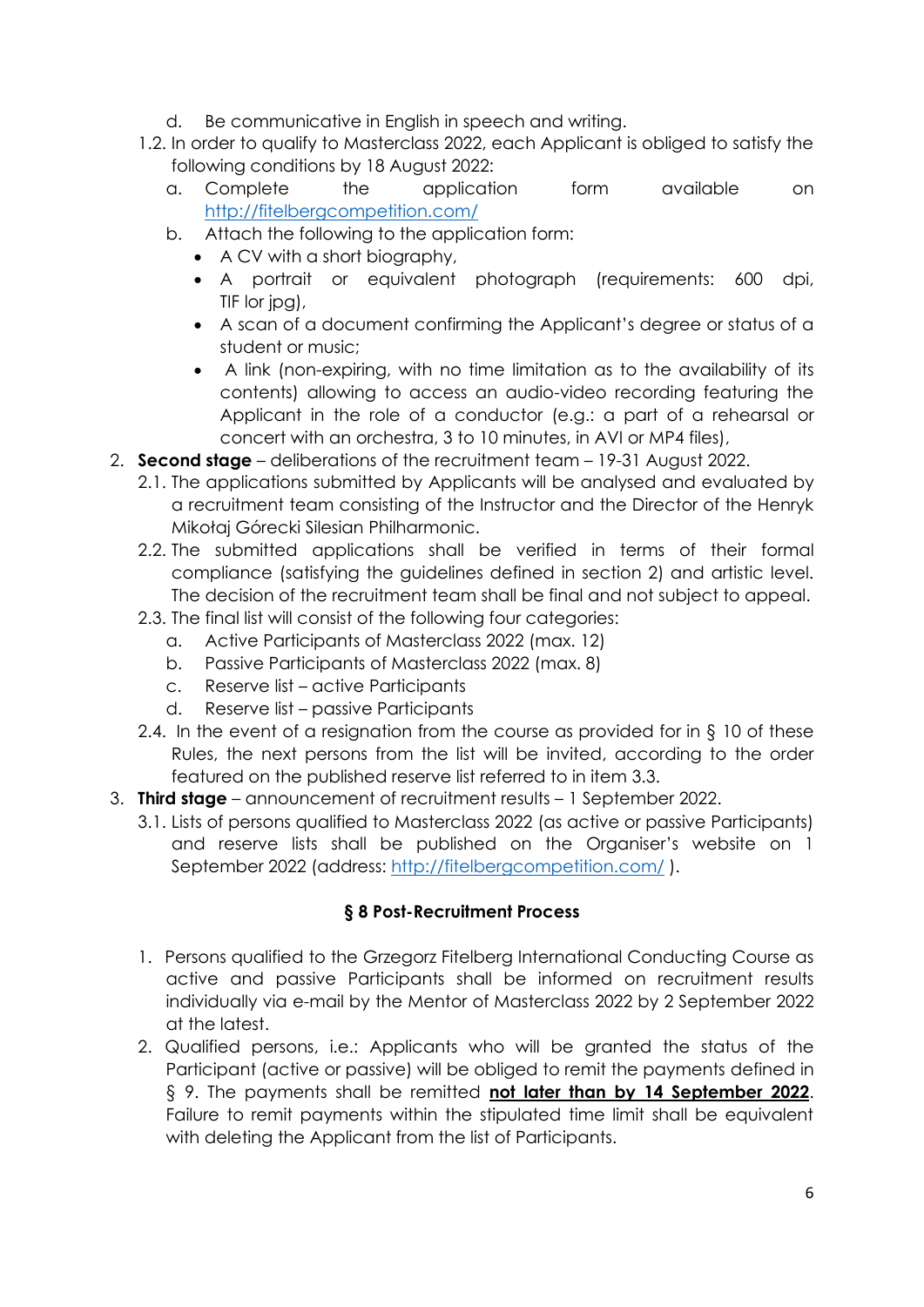1. Organiser's Details:

Henryk Mikołaj Górecki Silesian Philharmonic ul. Sokolska 2, 40-084 Katowice, Poland Tax Identification Number 6340137669

e-mail: [masterclass@fitelbergcompetition.com](mailto:masterclass@fitelbergcompetition.com)

# **2. Participation fees**

2.1. Participation fees shall be paid from 1 September 2022 to 14 September 2022.

Remitting the payment after the stipulated time limit, i.e.: on 15 September 2022 and later, shall result in deleting a given person from the list of Participants in the Grzegorz Fitelberg International Conducting Course Masterclass 2022.

2.2. Payments shall be made in PLN or EUR, according to the exchange rate as of the date of the wire transfer (as quoted by the National Bank of Poland), in compliance with items 2.3 and 2.4 § 9.

# 2.3. **Payments in PLN**

Payments shall be remitted to the following bank account:

# **93 090 1186 0000 0001 4266 6156**

In the following amounts:

- a. ACTIVE PARTICIPANT PLN 6000
- b. PASSIVE PARTICIPANT PLN 450

Please provide the following transfer title:

MASTERCLASS/22/FIRST NAME AND SURNAME/

## 2.4. **Payments in EUR**

Payments shall be remitted to the following bank account:

## **PL 83 1090 1186 0000 0001 4915 8934, BIC: WBKPPLPP**

In the following amounts:

- a. ACTIVE PARTICIPANT EUR 1300
- b. PASSIVE PARTICIPANT EUR 100 €

Please provide the following transfer title:

MASTERCLASS/22/FIRST NAME AND SURNAME/

# **§ 10**

## **Terms of Resignation from Masterclass 2022**

- 1. Each qualified Participant can resign from participation in the project by 9 September 2022, by submitting an e-mail statement on resignation from the Grzegorz Fitelberg International Conducting Course Masterclass 2022 to the address: [masterclass@fitelbergcompetition.com](mailto:masterclass@fitelbergcompetition.com)
- 2. Should any Participant be deleted from the Masterclass 2022 qualification list referred to in § 7 section 4, the Organiser can qualify Applicants from the reserve list to participate in the course.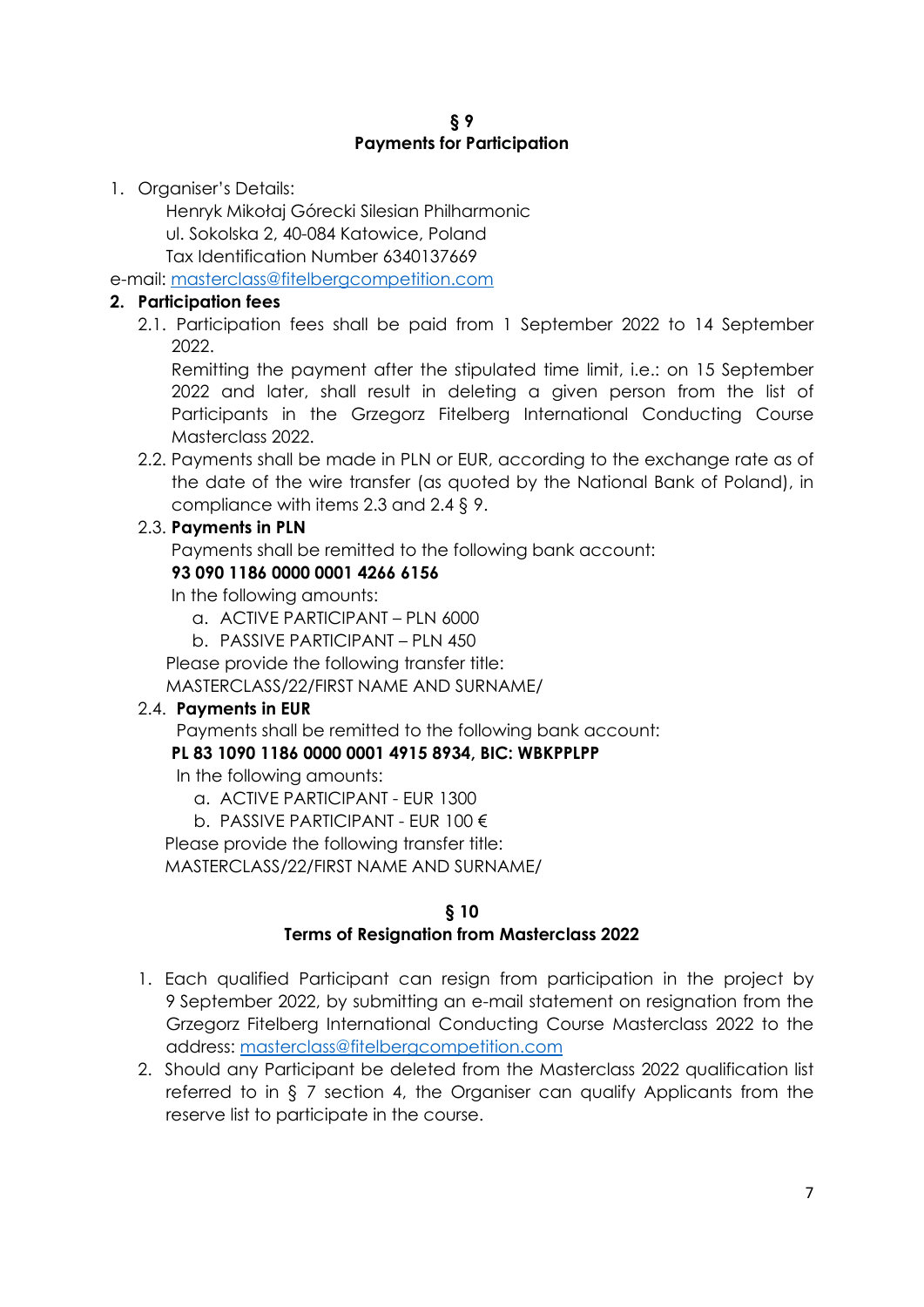3. Resignation from Masterclass 2022 in the period 10 September 2022 – 9 October 2022 shall be possible exclusively due to force majeure, in compliance with § 12 of these Rules.

# **§ 11**

## **Reserve List**

- 1. In situations referred to in § 10 section 2 and § 8 section 2 the Organiser reserves the right to add to the list of course participants in compliance with the qualification list referred to in § 7 section 4.
- 2. The Organiser shall have the privilege to exercise or waive the right referred to in §11 section 1 at its discretion.
- 3. Applicants qualified from the reserve list and invited by the Organiser to participate in Masterclass 2022 after 9 September 2022 will be obliged to satisfy all the formal requirements relating to their participation referred to in § 9 within 7 business days after the date of receipt of the notice from the Organiser.
- 4. Failure to pay the fee within the time limit defined in §11 section 3 shall be equivalent with deleting the Applicant from the list of Participants of Masterclass 2022.

# **§ 12 Force Majeure**

- 1. The term "force majeure" means an external unpredictable and unpreventable event the occurrence of which prevents the Organiser or the Participant from fulfilling their obligations, in particular such as natural disasters, wars, terrorist attacks, strikes, illness of the Masterclass 2022 Instructor.
- 2. The Organiser and the Participant shall not be held liable for failure to perform or inappropriate performance of their obligations relating to Masterclass 2022 if the failure to perform or inappropriate performance of their obligations relating to the Rules of the Grzegorz Fitelberg International Conducting Course Masterclass 2022 results from force majeure.
- 3. In the event of force majeure:
	- 3.1. The Organiser shall immediately notify the Participant or Participants on the occurrence of force majeure and causes thereof electronically by sending an e-mail message to the Participant's address provided in the application form referred to in § 7 of these Rules.
	- 3.2. The Participant shall immediately notify the Organiser on the occurrence of force majeure and causes thereof electronically by sending an e-mail message to [masterclass@fitelbergcompetition.com](mailto:masterclass@fitelbergcompetition.com) .
- 4. The Party affected by force majeure (Organiser or Participant) shall make every effort to immediately and in any case not later than within 2 days after the date of notice provide the other Party with a reasonable justification explaining the nature and causes of the force majeure occurrence. If after the notice the Parties do not agree otherwise, each of the Parties shall continue their best efforts in order to meet their obligations.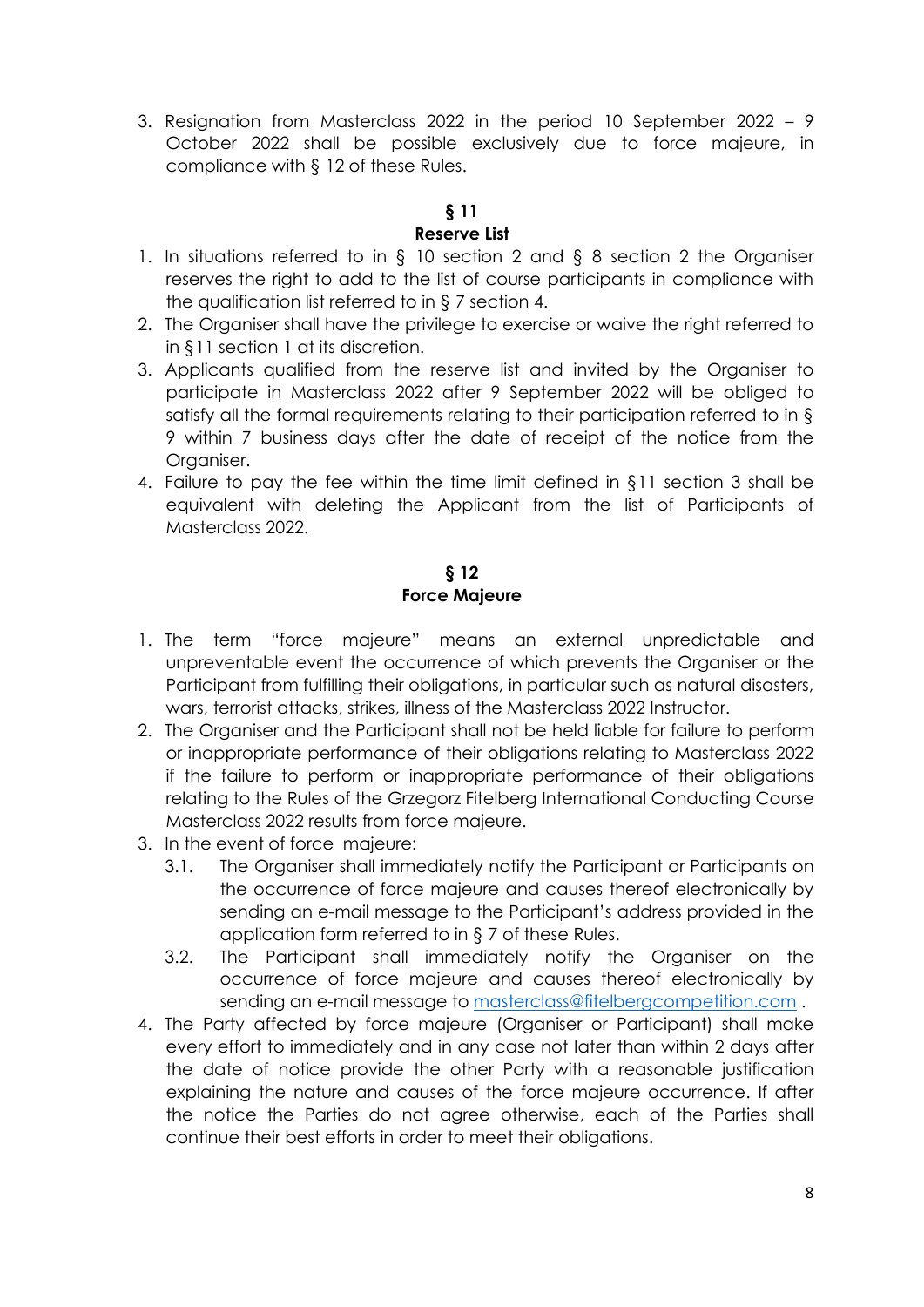- 5. To the extent that one of the Parties (Organiser or Participant) is not able to meet their obligations resulting from these Rules due to being affected by force majeure, the other Party shall not be held liable for failure to perform the aforementioned obligations.
- 6. If force majeure affects a Participant and their justification is accepted by the Organiser, the Participant will be able to get a refund of the course fee, fully or partially, depending on the time of force majeure occurrence:
	- a. 10 September 2022 9 October 2022 full refund of the course fee
	- b. 10 October 2022 15 October 2022 refund of 1% of the course fee
- 7. In a special case of force majeure affecting the Organiser, such as the Instructor's illness or any other sudden indisposition, the Organiser reserves the right to first of all propose an adequate substitution for the Masterclass 2022 Instructor.

## **§ 13 Preventing, Counteracting, and Combating COVID-19**

- 1. The Participant commits to follow and comply with the current special limitations and restrictions imposed in Poland by competent public authorities in relation to the state of epidemic threat and the state of epidemic caused by SARS-CoV-2 (COVID-19) in terms of preventing, counteracting, and combating the virus.
- 2. If the Participant is not able to fulfil their obligations under these Rules for reasons attributed to procedures of preventing, counteracting, and combating COVID-19 referred to in section 1, the Organiser:
	- 2.1. Shall not be held liable for failure to fulfil their obligations;
	- 2.2. Shall not suffer any financial consequences for this reason;
	- 2.3. Shall not reimburse the Participant for the payment of the participation fee in the Grzegorz Fitelberg International Conducting Course Masterclass 2022.

#### **§ 14 Obligation to Provide Information**

- 1. The Organiser fulfils the obligation to provide information under the provisions of Article 13 of the Regulation (EU) 2016/679 of the European Parliament and of the Council of 27 April 2016 on the protection of natural persons with regard to the processing of personal data and on the free movement of such data, and repealing Directive 95/46/EC (General Data Protection Regulation), referred to a s GDPR.
- 2. Detailed requirements relating to GDPR are set forth in the application form  $(\xi$  7  $\rightarrow$  1.2.  $\rightarrow$  a ).

#### **§ 15 Final Provisions**

1. The Organiser reserves the right to amend these Rules.